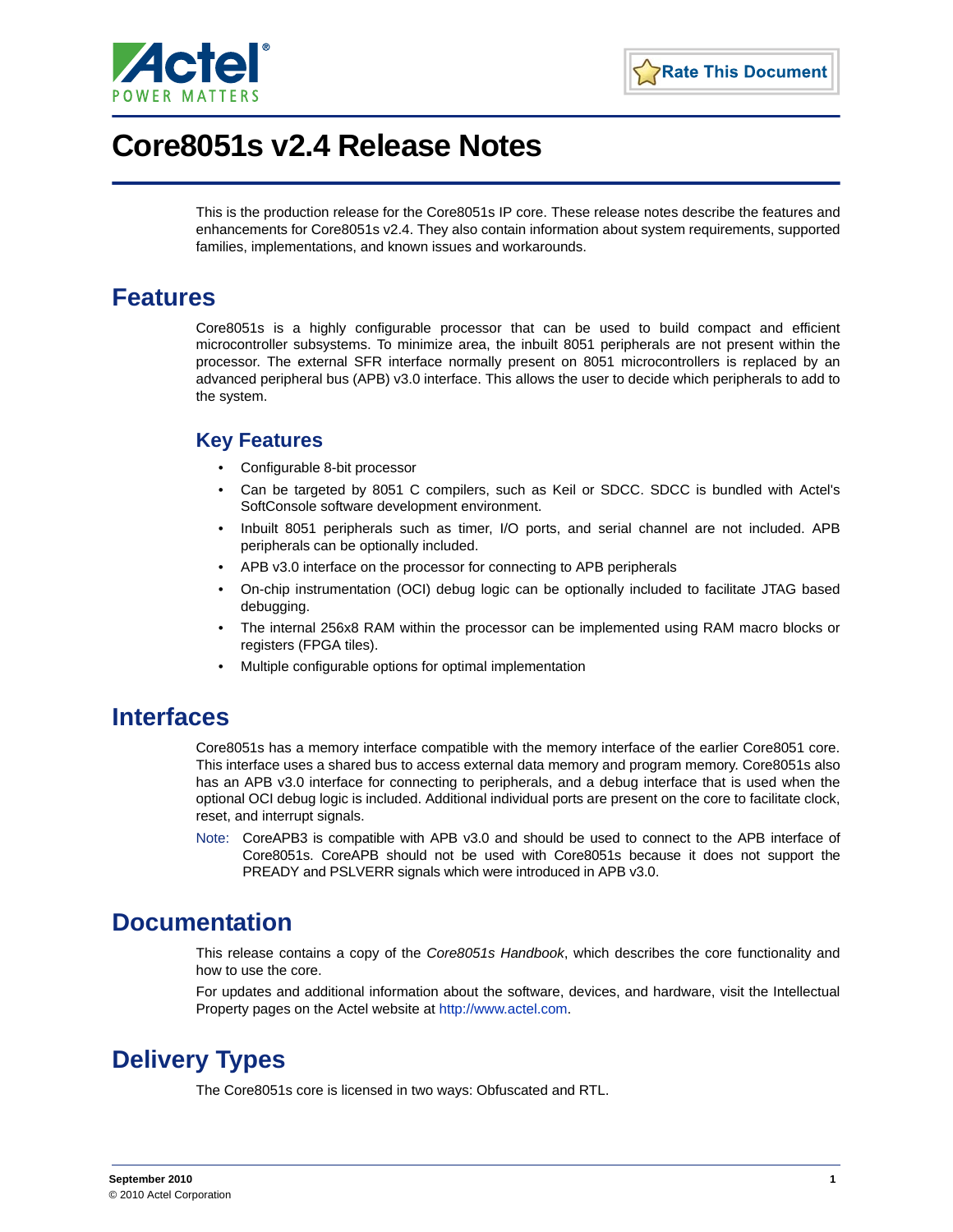

#### **Obfuscated**

Complete RTL code is provided for the core, enabling the core to be instantiated with SmartDesign. Simulation, Synthesis, and Layout can be performed with Actel Libero<sup>®</sup> Integrated Design Environment (IDE). The RTL code for the core is obfuscated.

#### **RTL**

Complete RTL source code is provided for the core.

## **Supported Families**

- IGLOO<sup>®</sup>/e/PLUS
- ProASIC3<sup>®</sup>/E/L
- Fusion
- ProASIC<sup>PLUS®</sup>
- Axcelerator<sup>®</sup>
- RTAX-S

#### **Supported Tool Flows**

This version should be used with Libero<sup>®</sup> Integrated Design Environment (IDE) v8.6 or higher.

#### **Installation Instructions**

Core8051s is available through the Libero IDE IP Catalog. It can be downloaded from a remote webbased repository and installed into the user's local vault, ready for use. Once installed in Libero IDE, the core can be instantiated, configured, and generated within SmartDesign for inclusion in your Libero IDE project.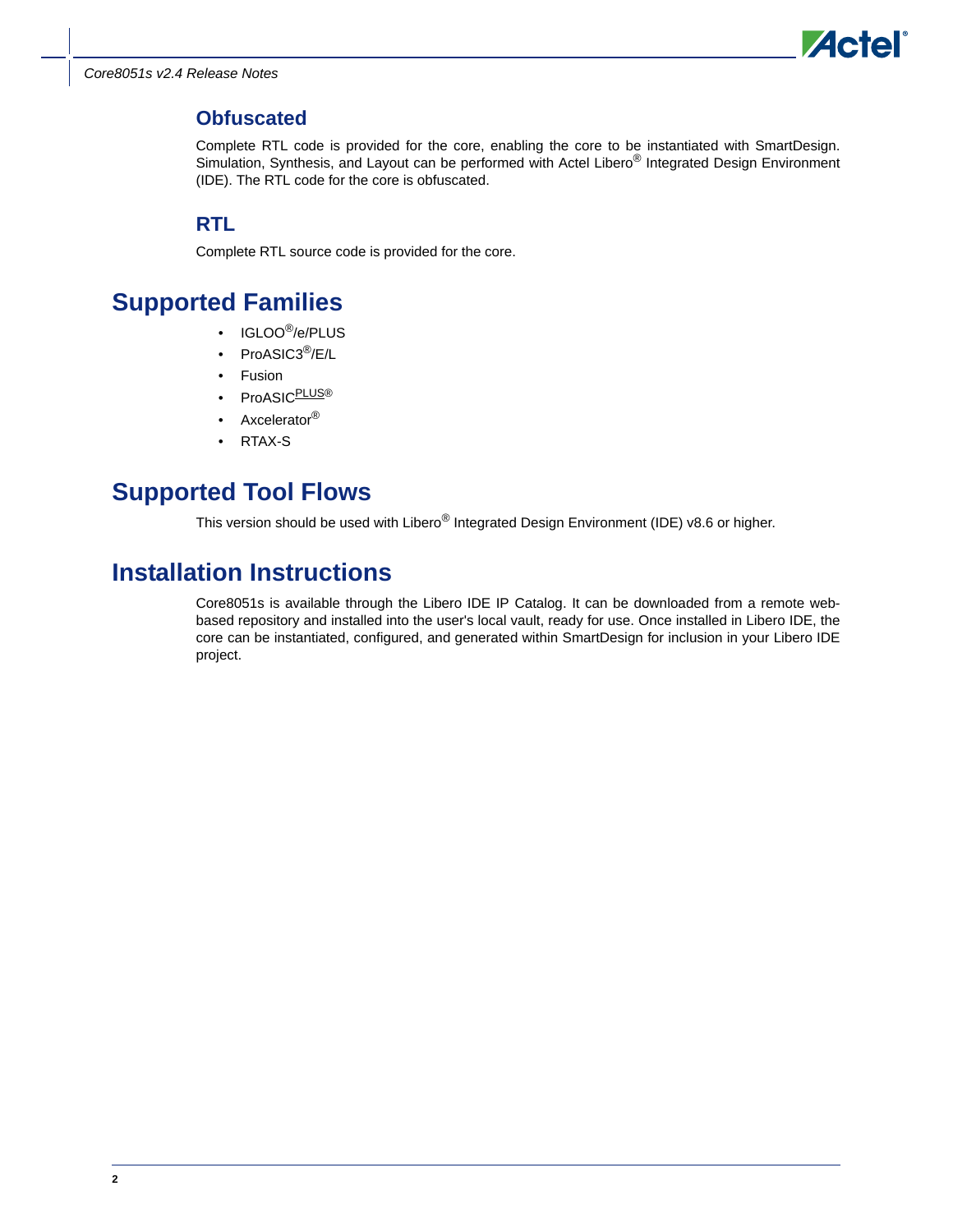

## **Release History**

|  |  |  |  |  | Table 1 provides the release history of Core8051s. |
|--|--|--|--|--|----------------------------------------------------|
|--|--|--|--|--|----------------------------------------------------|

<span id="page-2-0"></span>

| Table 1 • Core8051s Release History |  |
|-------------------------------------|--|
|-------------------------------------|--|

| <b>Version</b> | <b>Date</b> | <b>Changes</b>                                                                                                                                                                                                                                                 |
|----------------|-------------|----------------------------------------------------------------------------------------------------------------------------------------------------------------------------------------------------------------------------------------------------------------|
| 2.4            |             | September 10 Fixed bugs and issues as described in Table 2.                                                                                                                                                                                                    |
| 2.3            | August 09   | Added support for the following device families: IGLOO, IGLOOe, IGLOO<br>PLUS, ProASIC3L, Axcelerator, and RTAX-S.                                                                                                                                             |
|                |             | Added IEN and ICON special function registers which provide interrupt<br>enable and control bits for INT0 and INT1 interrupts.                                                                                                                                 |
|                |             | Note: The interrupt enable bits in the IEN register are not set by default. If<br>updating an instance of Core8051s to v2.3 within a system design that<br>uses interrupts, the software running on the processor must be updated<br>to enable the interrupts. |
|                |             | The USE_OCI and USE_UJTAG RTL parameters have been replaced by a<br>single DEBUG parameter.                                                                                                                                                                    |
|                |             | Note: If updating an instance of Core8051s to $v2.3$ within an existing<br>SmartDesign design, error messages will appear in the Libero IDE Log<br>window referring to USE_OCI and USE_UJTAG. These messages can<br>be safely ignored.                         |
|                |             | Changed BFM command script syntax: waitirg and waitfig commands have<br>been replaced by waitint0 and waitint1.                                                                                                                                                |
|                |             | Fixed bugs and issues as described in Table 3 on page 4.                                                                                                                                                                                                       |
| 2.2            |             | November 06   First production release                                                                                                                                                                                                                         |

#### **Resolved Issues in the v2.4 Release**

[Table 2](#page-2-1) lists the software action requests (SARs) that were resolved in the Core8051s v2.4 release.

<span id="page-2-1"></span>

| <b>SAR Number</b> | <b>Description</b>                                                                                                                                                   |  |  |  |
|-------------------|----------------------------------------------------------------------------------------------------------------------------------------------------------------------|--|--|--|
| 20643             | Inferring of registers for internal 256x8 RAM now works correctly for<br>obfuscated VHDL flow.                                                                       |  |  |  |
| 22428             | The correct number of wait states is now inserted during the first instruction fetch when<br>the processor has been configured to use a fixed number of wait states. |  |  |  |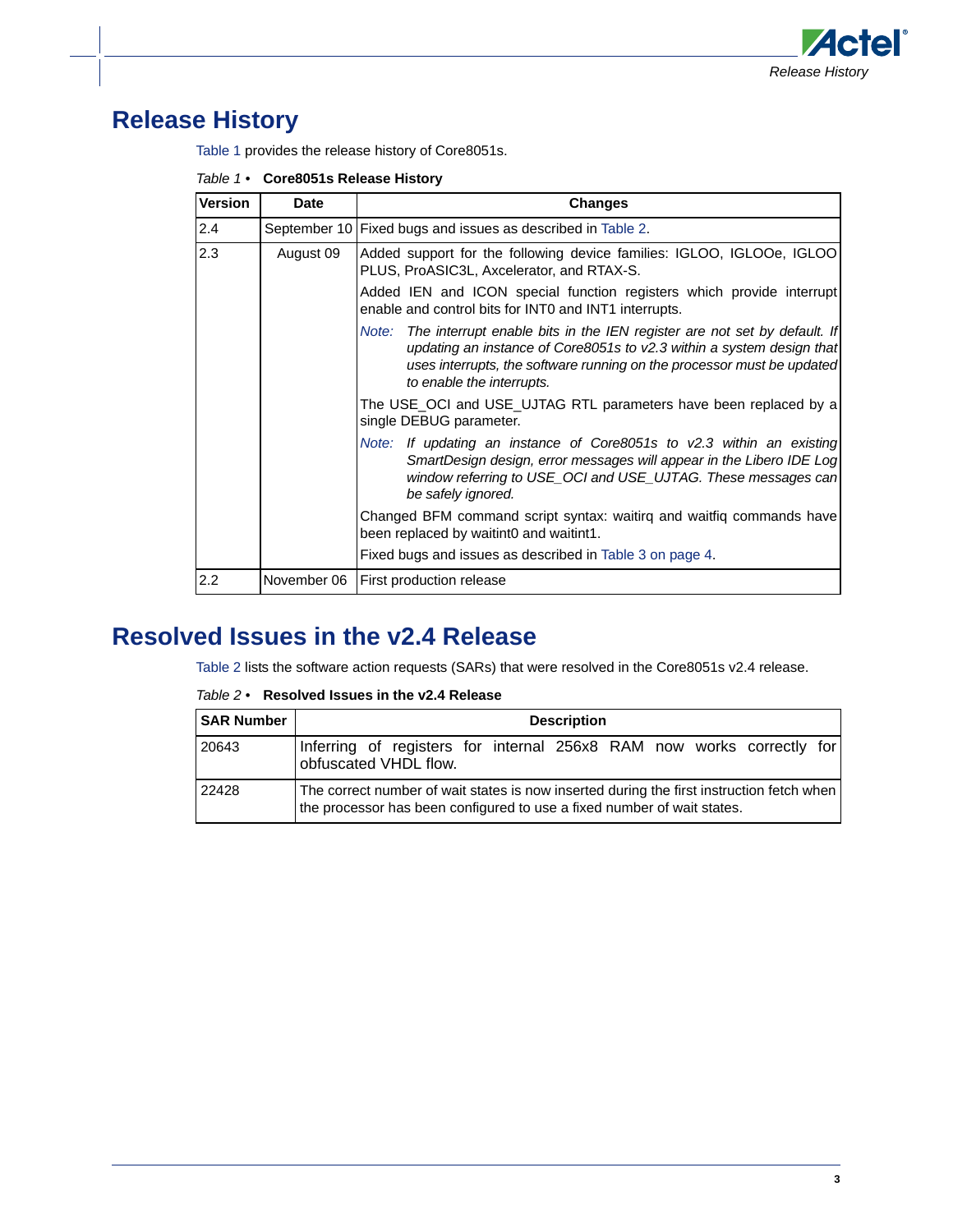

*Core8051s v2.4 Release Notes* 

### **Resolved Issues in the v2.3 Release**

[Table 3](#page-3-0) lists the software action requests (SARs) that were resolved in the Core8051s v2.3 release.

<span id="page-3-0"></span>

| Table 3 • Resolved Issues in the v2.3 Release |  |
|-----------------------------------------------|--|
|-----------------------------------------------|--|

| <b>SAR Number</b> | <b>Description</b>                                                                                                                             |  |
|-------------------|------------------------------------------------------------------------------------------------------------------------------------------------|--|
| 11722             | Fixed problem with loading program memory via debugger when the MEMPSACKI<br>acknowledge signal is used to control accesses to program memory. |  |
| 11792             | Fixed problem where writes to top 4 Kbytes of program memory resulted in writes to<br>the APB interface.                                       |  |
| 11802<br>12904    | Added support for more device families.                                                                                                        |  |
| 13032             | Added interrupt enable and control bits (in IEN and ICON SFR registers) for INT0 and<br>INT1 interrupts.                                       |  |

## **Known Limitations and Workarounds**

There are no known limitations or workarounds in the Core8051s v2.4 release.